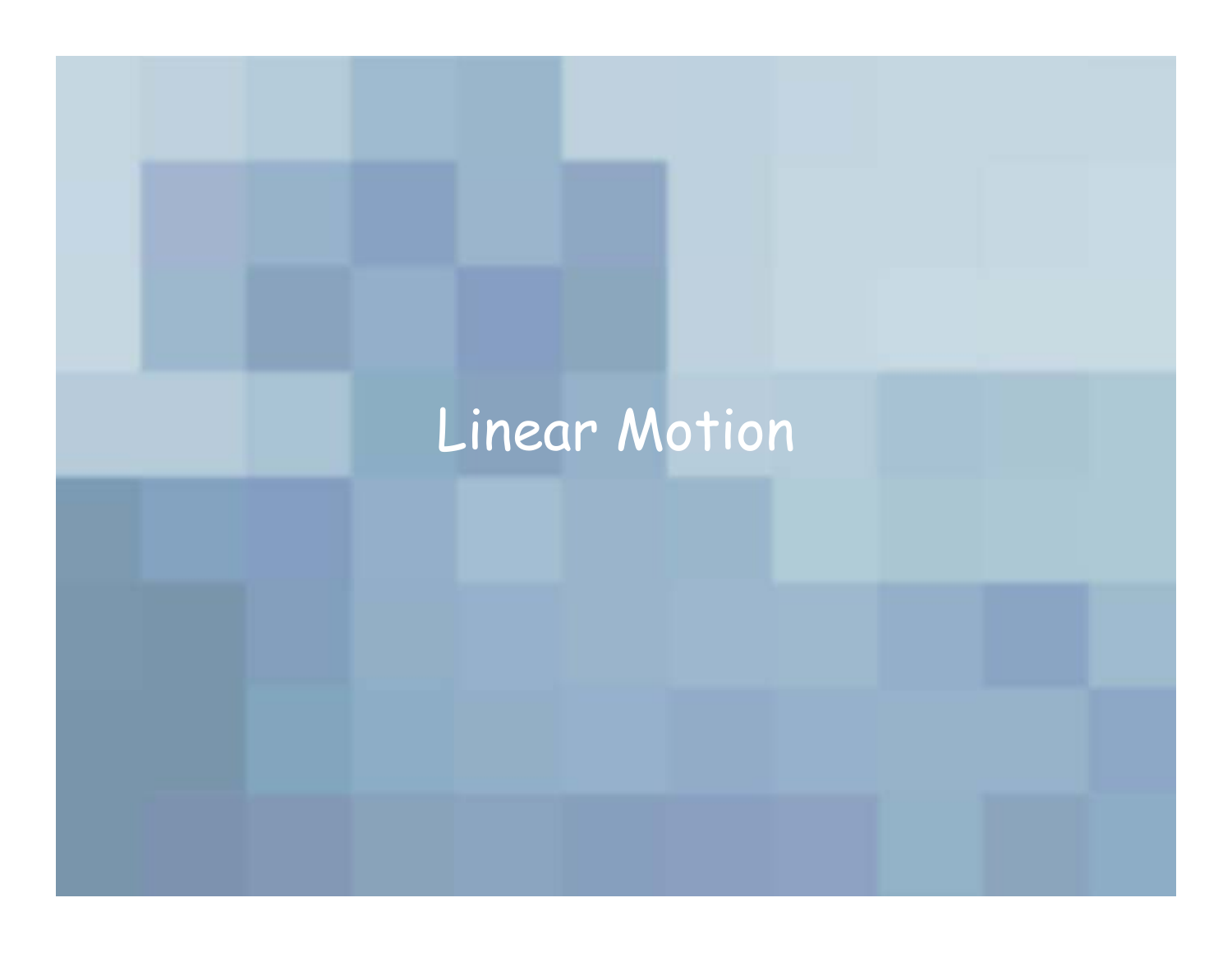

## Motion is Relative

### Everything moves.

We're moving at about 107,000 relative to the sun.

We're moving even faster relative to the center of our galaxy.

Walking down the aisle of an airplane, speed relative to the floor of the plane is likely quite different from your speed relative to the groun d

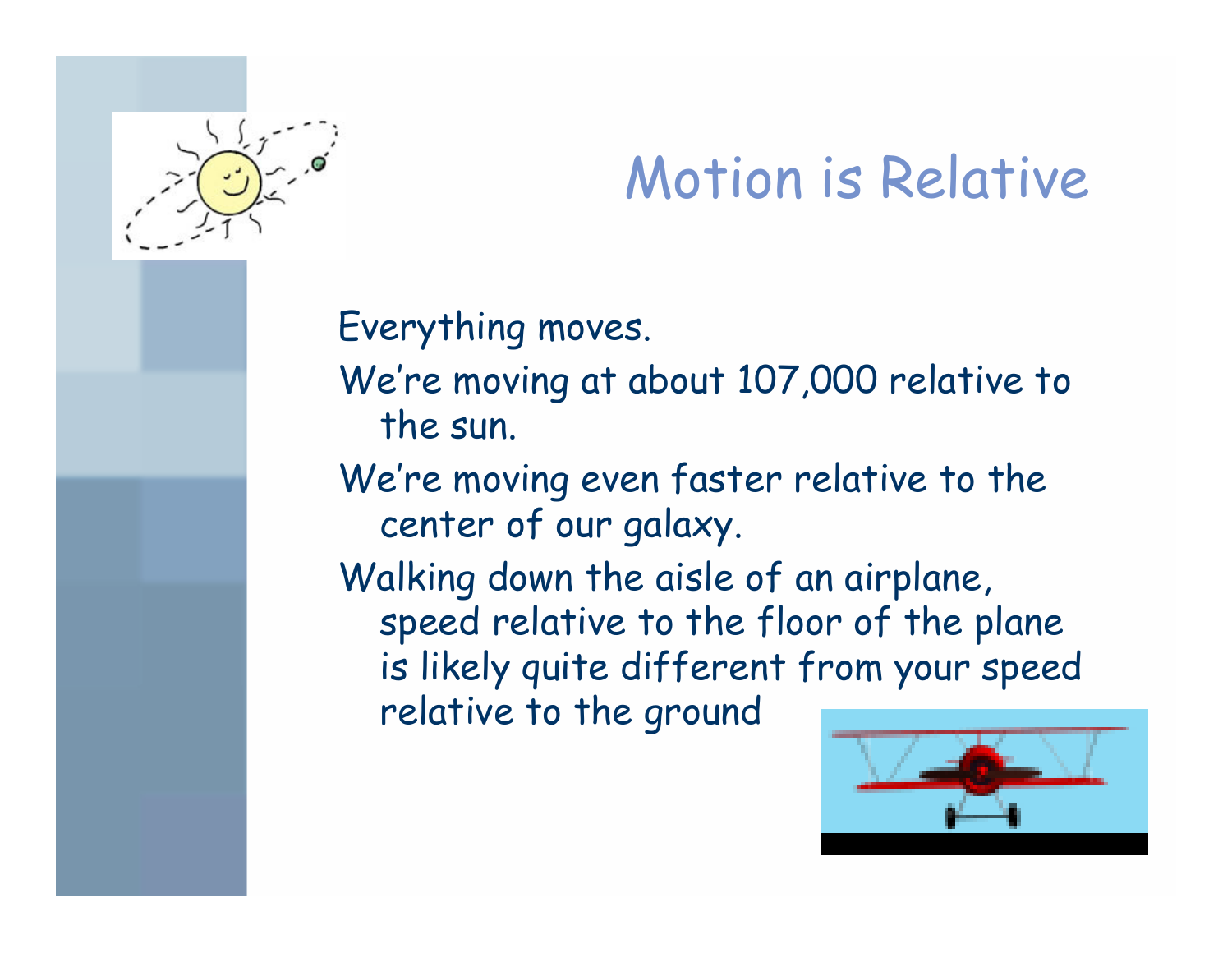

Speed

#### •**Speed**

- –measure of how fast something moves
- measured by unit of distance/unit of time.

#### •**Instantaneous Speed**

- Speed at an instant…. •look at speedometer
- • **Average Speed**
	- Total distance/total time….
		- •• set odometer at beginning of trip and divide by total time

*td* $s=$ =*timedistanceSpeed*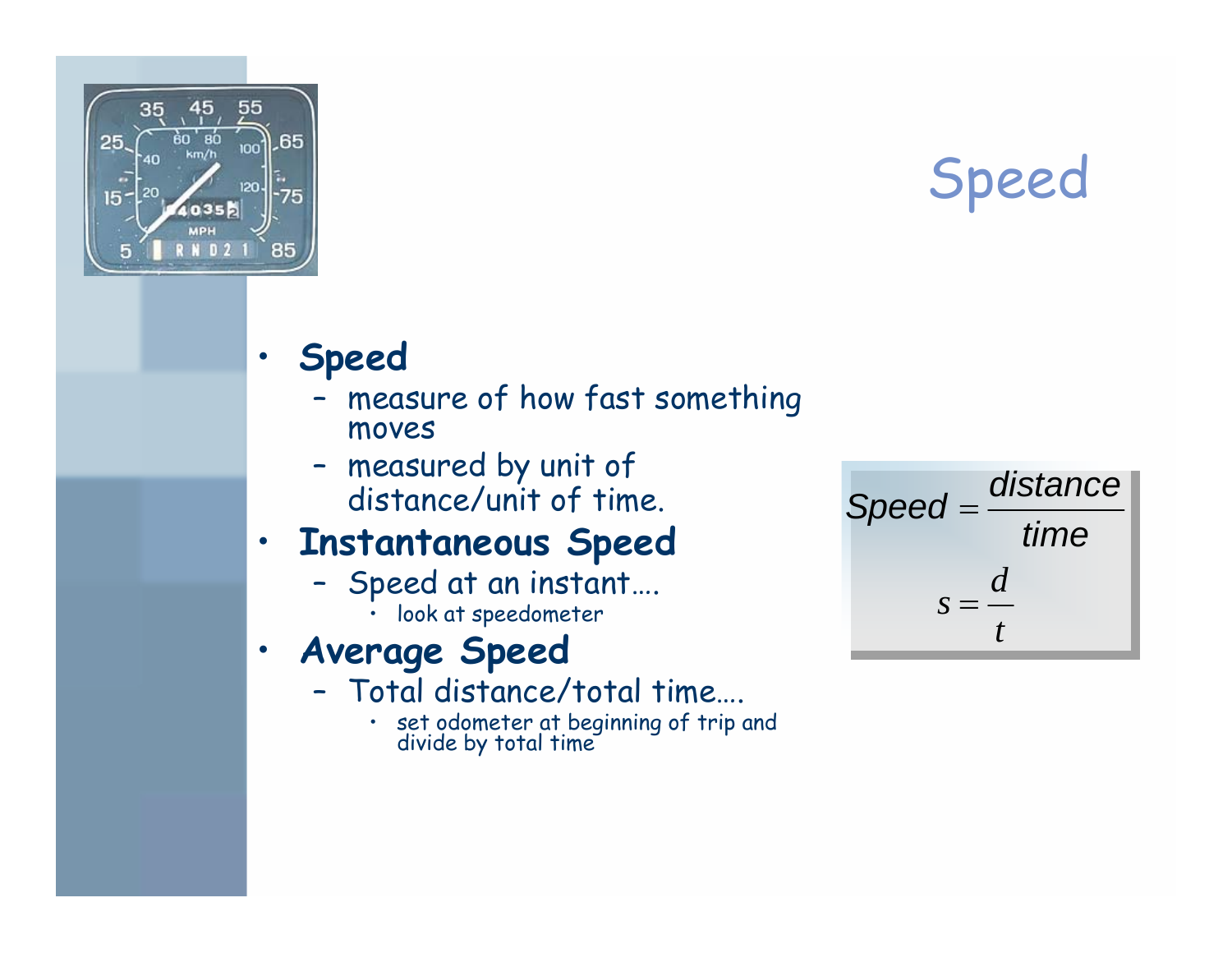## Sample speeds

20 km/ h = 12 mi/h = 6 m/s 40 km/ h = 25 mi/h = 11 m/s 60 km/ h = 37 mi/h = 17 m/s 65 km/ h = 40 mi/h = 18 m/s 80 km/ h = 50 mi/h = 22 m/s 88 km/ h = 55 mi/h = 25 m/s 100 km/h = 62 mi/h = 28 m/s 120 km/h = 75 mi/h = 33 m/s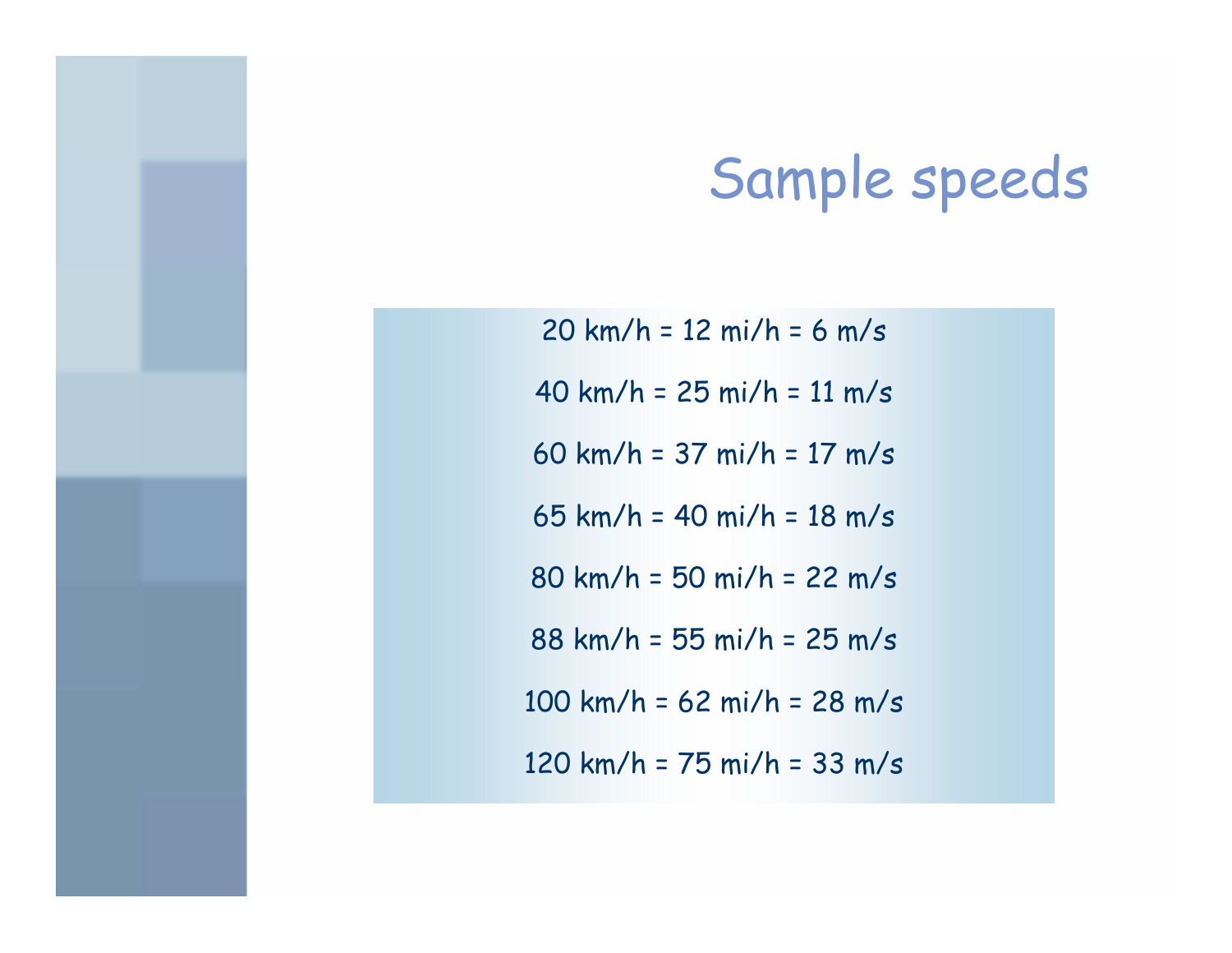

- 1. What is the average speed of a cheetah that sprints 100 m in 4 s?
	- a. How about if it sprints 50 m in 2 s?

25 m/s

25 m/s

- 2. If a car moves with an average speed of 60 km/h for an hour, it will travel a distance of 60 km.
	- a. How far would it travel if it moved at this rate for 4 h?

240 km

a. For 10 h?

600 km

- 3. In addition to the speedometer on the dashboard of every car is an odometer, which records the distance traveled.
	- a. If the initial reading is set at zero at the beginning of a trip and the reading is 40 km one-half hour later, what has been your average speed?

80 km/hr

b. Would it be possible to attain this average speed and never go faster than 80 km/h?

[At times the instantaneous speeds are less than 80 km/h, so the driver must drive at time intervals with speeds greater than 80 km/h to average 80 km/h.](http://www.cheetah.org/)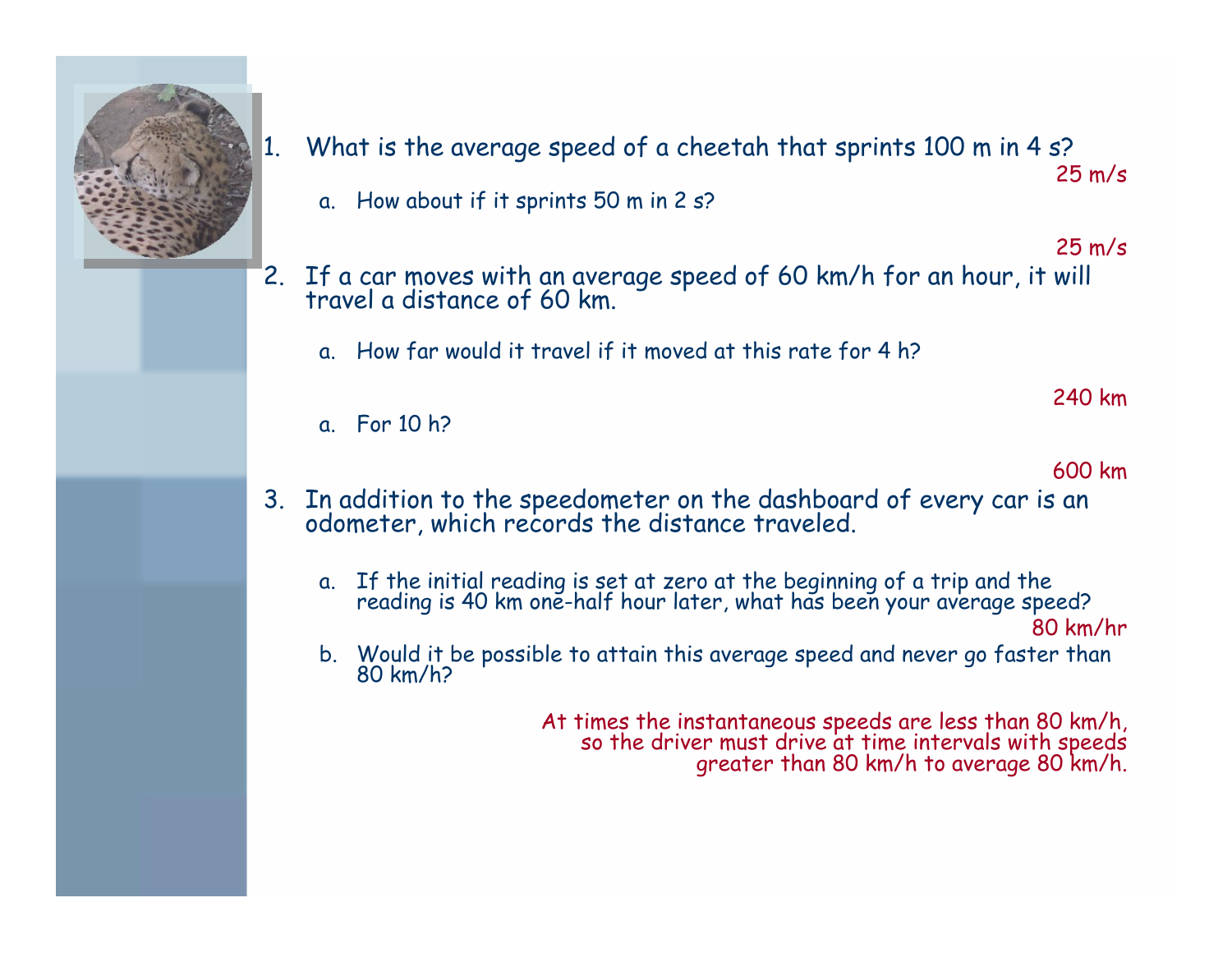

# Velocity

### •Speed in a given *direction*

- $\blacksquare$  When something moves at constant velocity or constant speed, equal distances are covered in equal intervals of time
- Constant velocity means constant speed with no change in direction.
- A car that rounds a curve at a constant speed does not have a constant velocity—
- –its velocity changes as its direction changes.

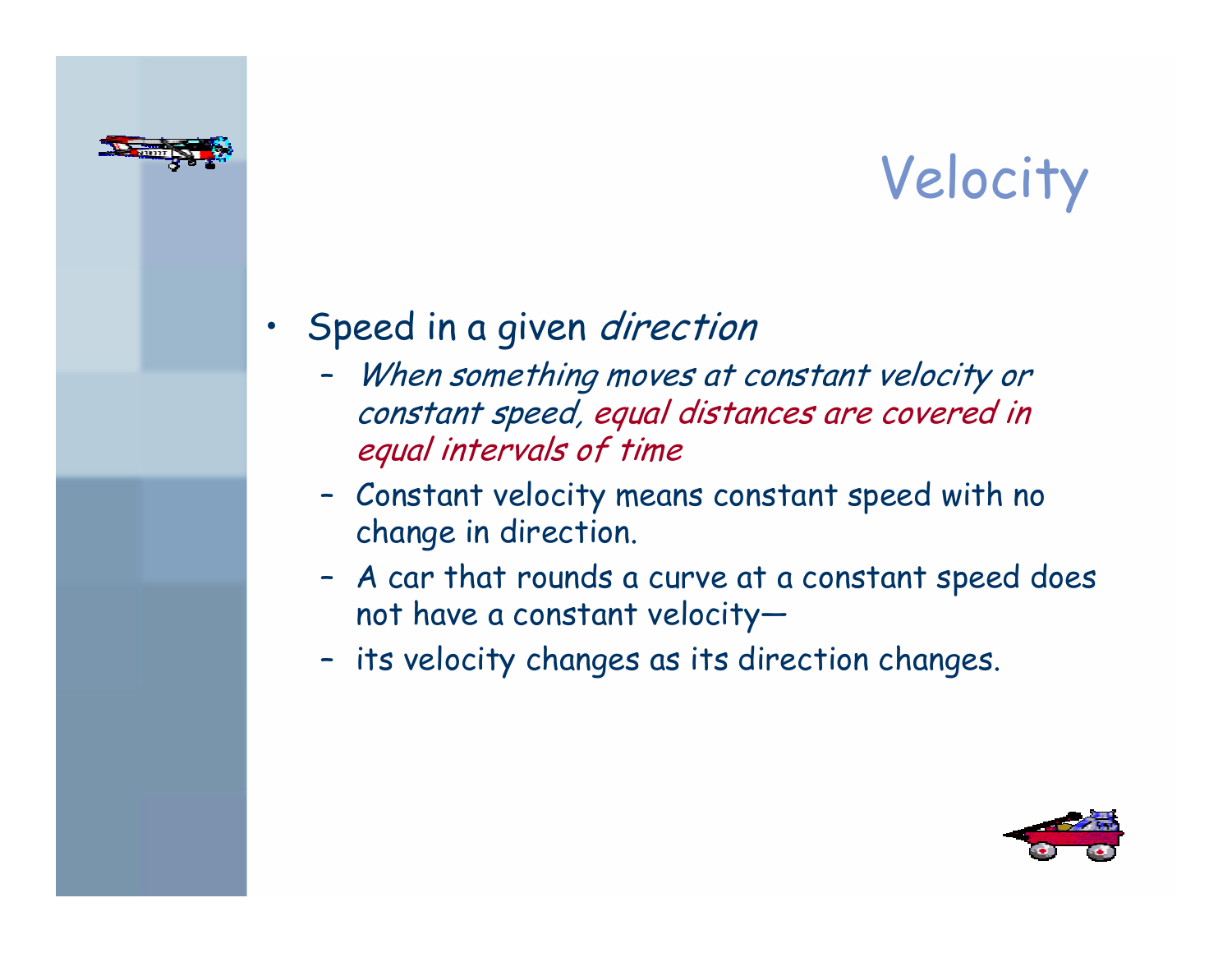- 1. The speedometer of a car moving to the east reads 100 km/h. It passes another car that moves to the west at 100 km/h.
	- a. Do both cars have the same speed?

same speed

b. Do they have the same velocity?

opposite velocities

- 2. During a certain period of time, the speedometer of a car reads a constant 60 km/h.
	- a. Does this indicate a constant speed?

yes

b. A constant velocity?

no, may not be moving in constant direction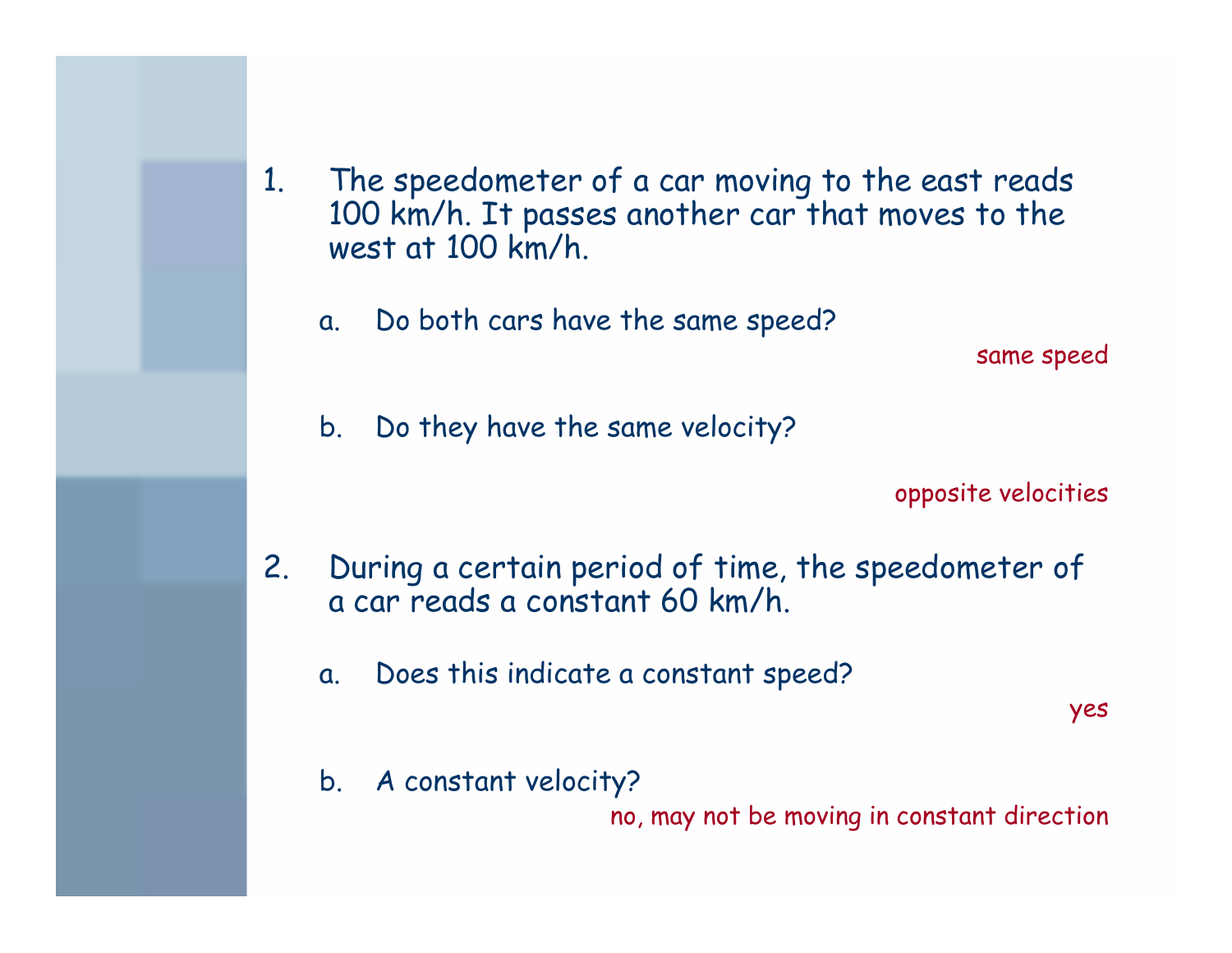

## Acceleration



Acceleration occurs when there is a change ( ∆ ) in motion

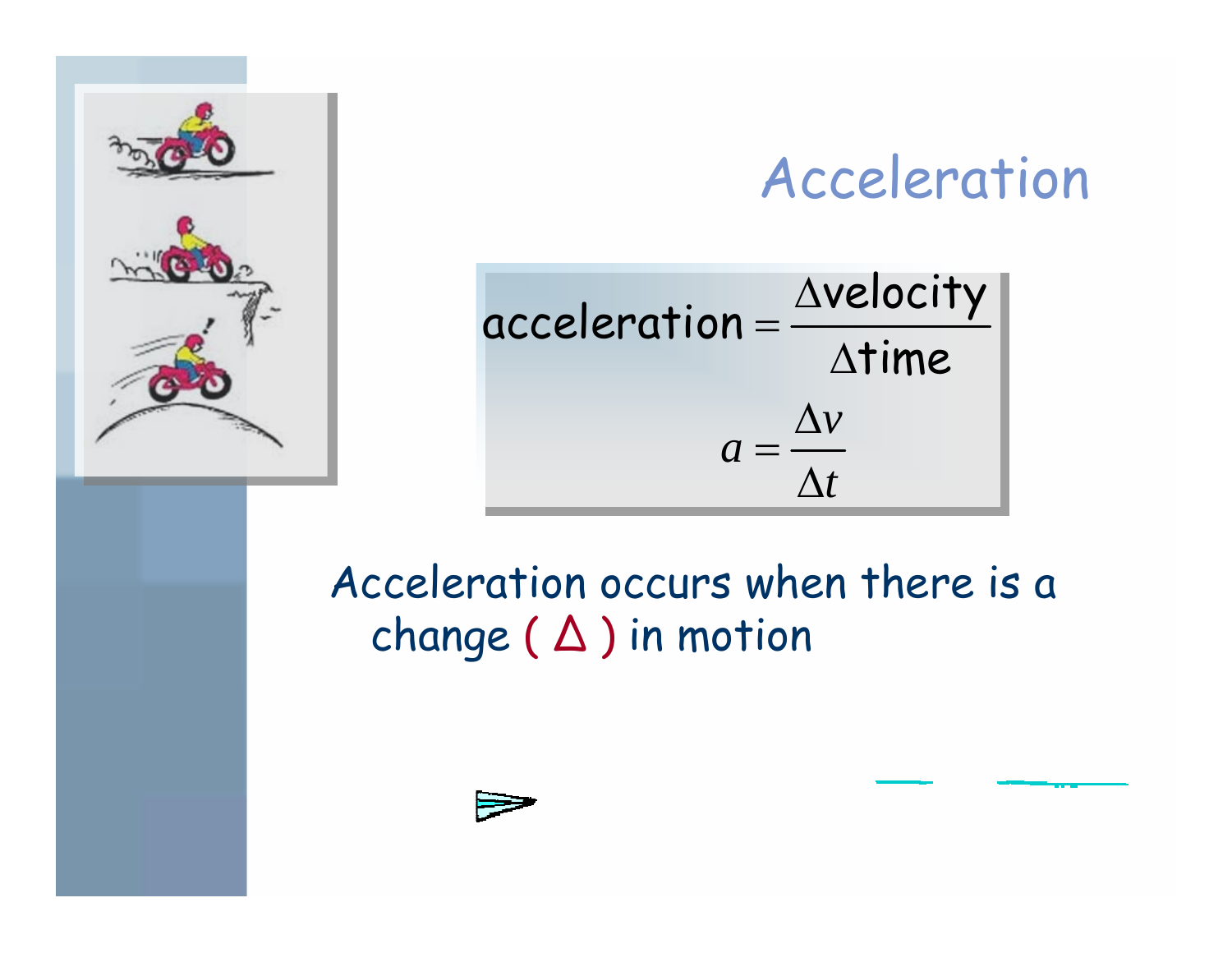- 1. A particular car can go from rest to 90 km/h in 10 s.
	- a. What is its acceleration?

 $9$  km/h.s (average acceleration)

- 2. In 2.5 s a car increases its speed from 60 km/h to 65 km/h while a bicycle goes from rest to 5 km/h.
	- a. Which undergoes the greater acceleration? Same: Rates of ∆ are the same 5 km/h/2.5 s
	- b. What is the acceleration of each vehicle?

 $2$  km/h $\cdot$ s Velocities are very different, but acceleration is the same!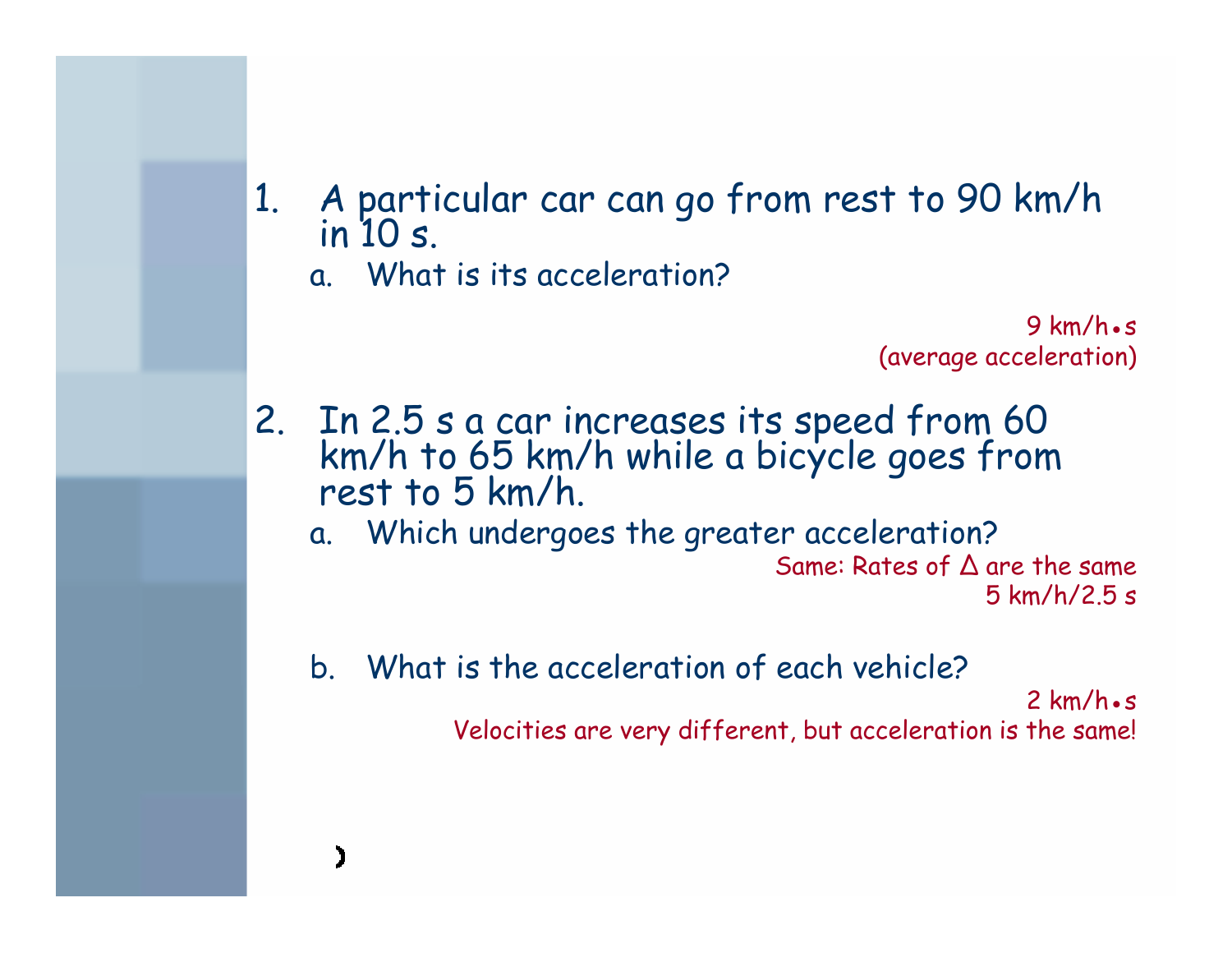

1. What is the acceleration of a race car that whizzes past you at a constant velocity of 400 km/h?

(0: Velocity is Constant!)

2. Which has the greater acceleration, an airplane that goes from 1000 km/h to 1005 km/h in 10 seconds or a skateboard that goes from zero to 5 km/h in 1 second?

Airplane  $a = 0.5$  km/km/h·s

Skateboard a = 5 km/h•s

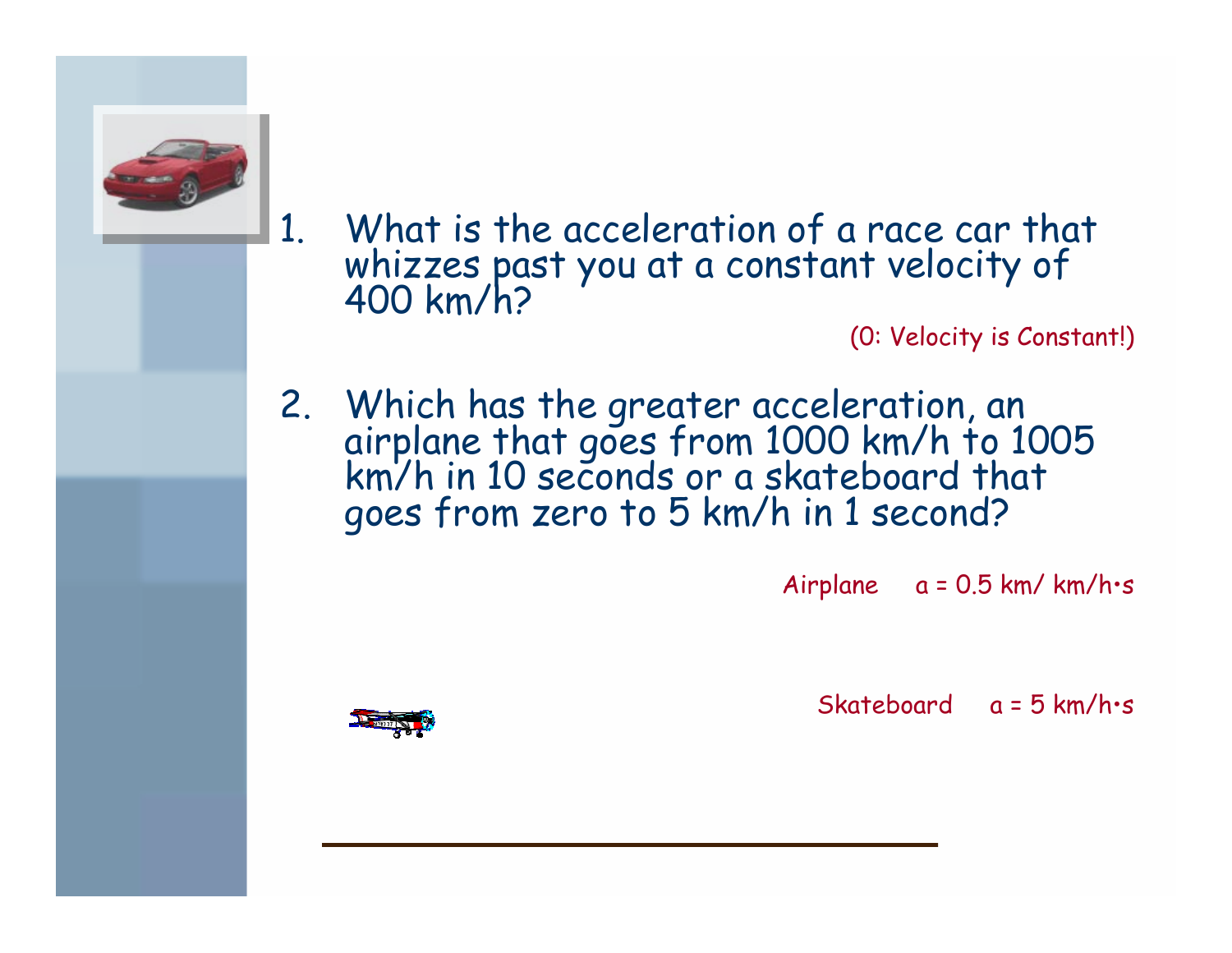

### Galileo :

Ball rolling down an inclined plane picks up sam e amount of speed in successive seconds Ball rolls with unchanging acceleration. Greater the slope the greater the acceleration Vertical acceleration = ?

### 10 m/s

*v*  = *at*velocity  $=$  acceleration  $\times$  time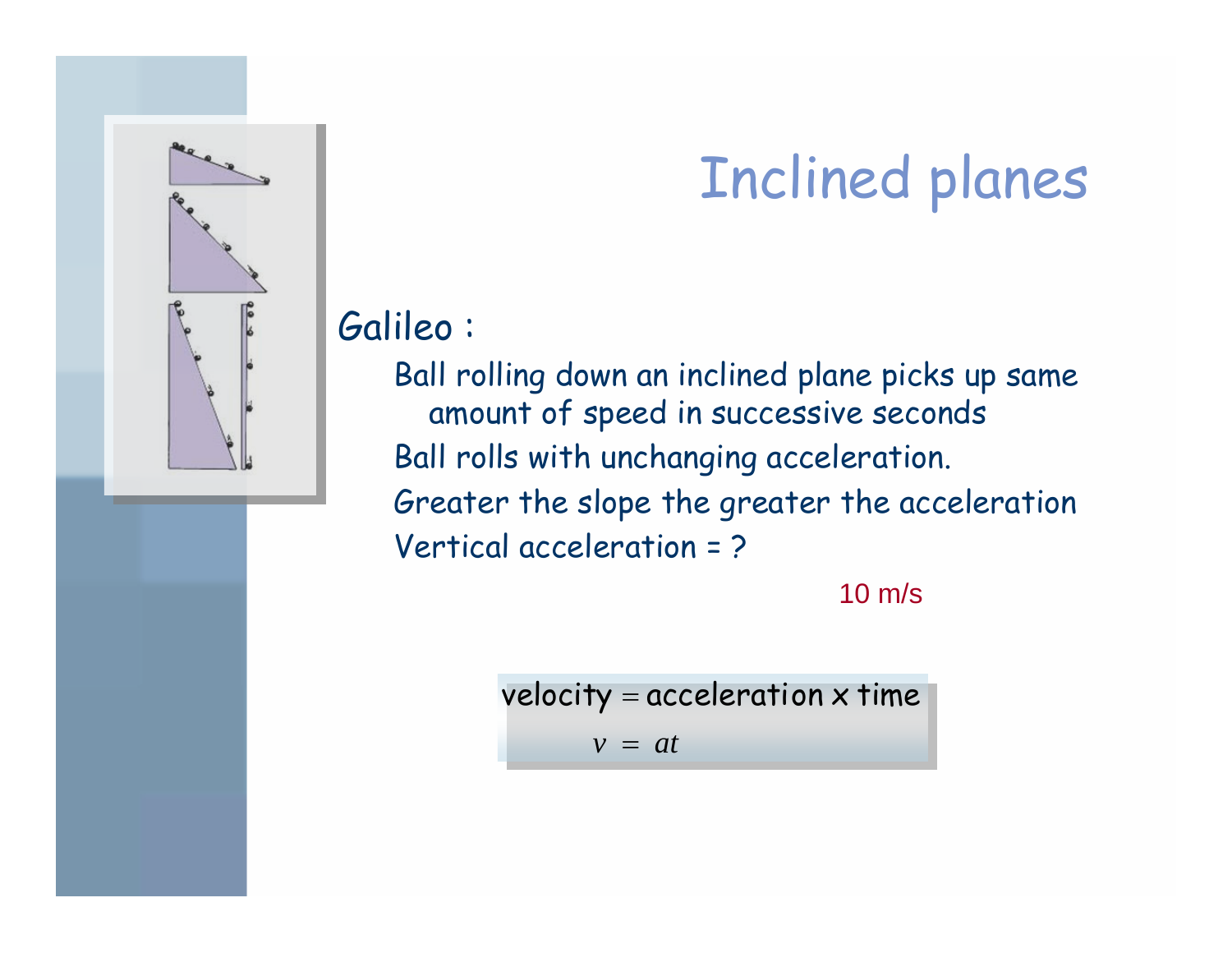## Free Fall



### Object falling under influence of gravity alone During each second of fall, the object gains a speed of 10 meters per second. Acceleration = gain per secon d = 10 m/s 2 Rock's speed increasing by the same amount: 10 m/s.

v at  $t = 3s = 30$  m v at t = 4s = 40 mv at t = 5s = 50 m

> *v*  <sup>=</sup> *gt* velocity acquired in free fall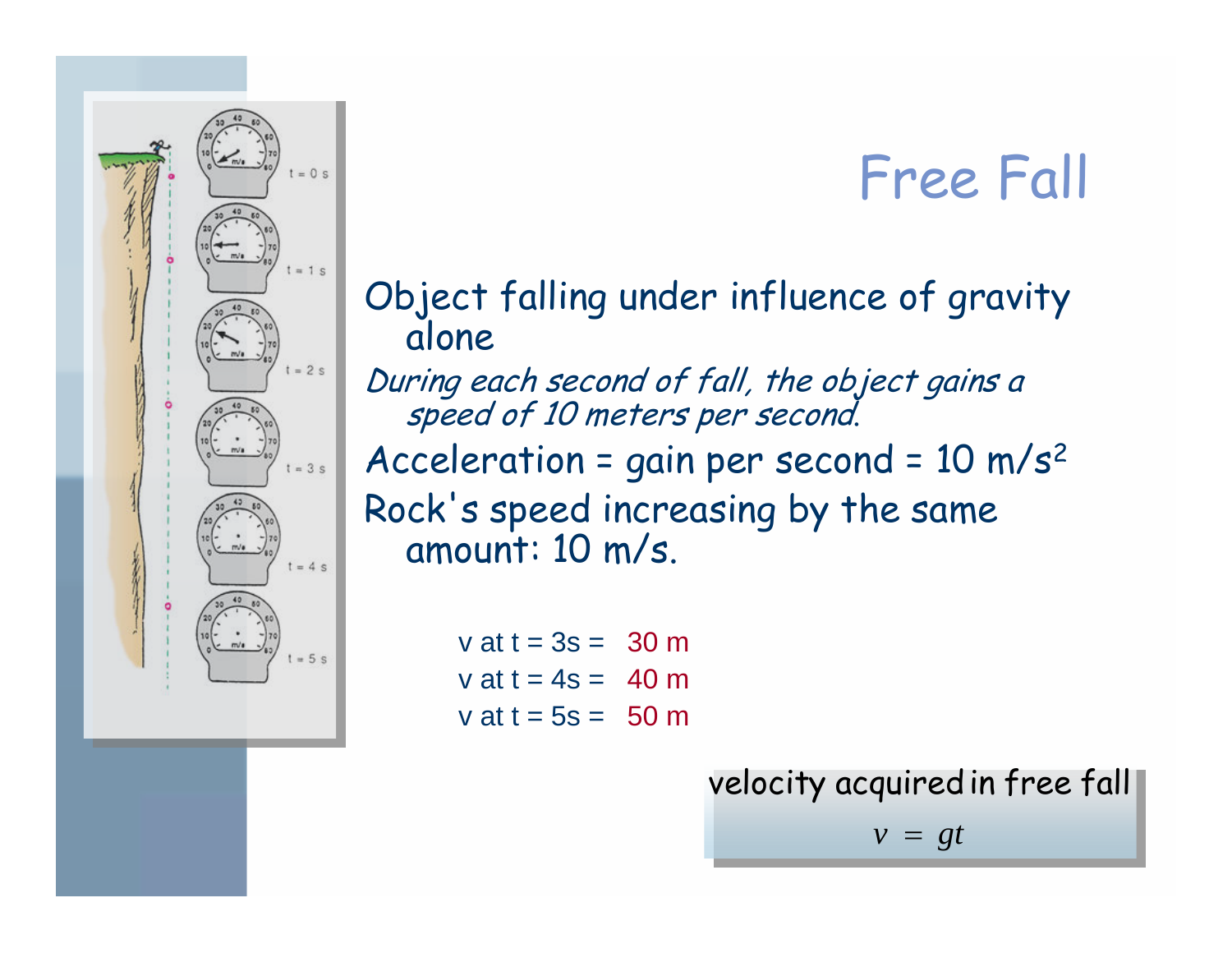

# Up and Down

Highest point: instantaneous speed is 0 Then behaves a s if dropped from rest Deceleration = -10 m/s 2 Will be at rest at  $t = 30 s$ At  $t = 4$  s  $v = 10$  m/s

At t = 5 s v = ? 20 m/s At t =  $6 s v = ?$  30 m/s At t = 7 s v = ? 40 m/s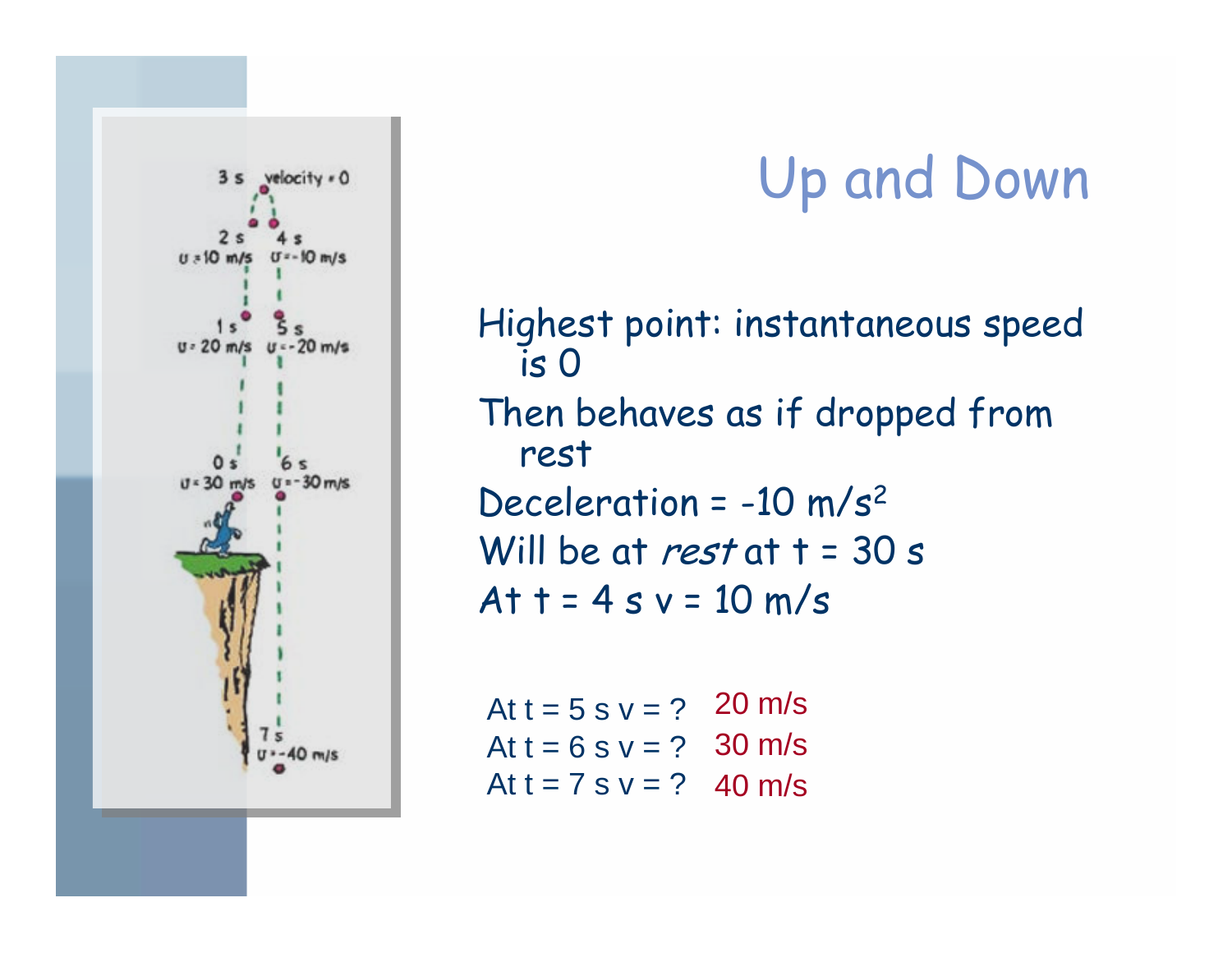### How Far?

How far an object falls is altogether different from how fast it falls An object falls a distance of only 5 meters during the 1st second of fall, although its speed is then 10 m/s. Starts from rest…is at 10 m/s at 1 s

$$
v_{\text{average}} = \frac{10-0}{2} = 5 \text{ m/s}
$$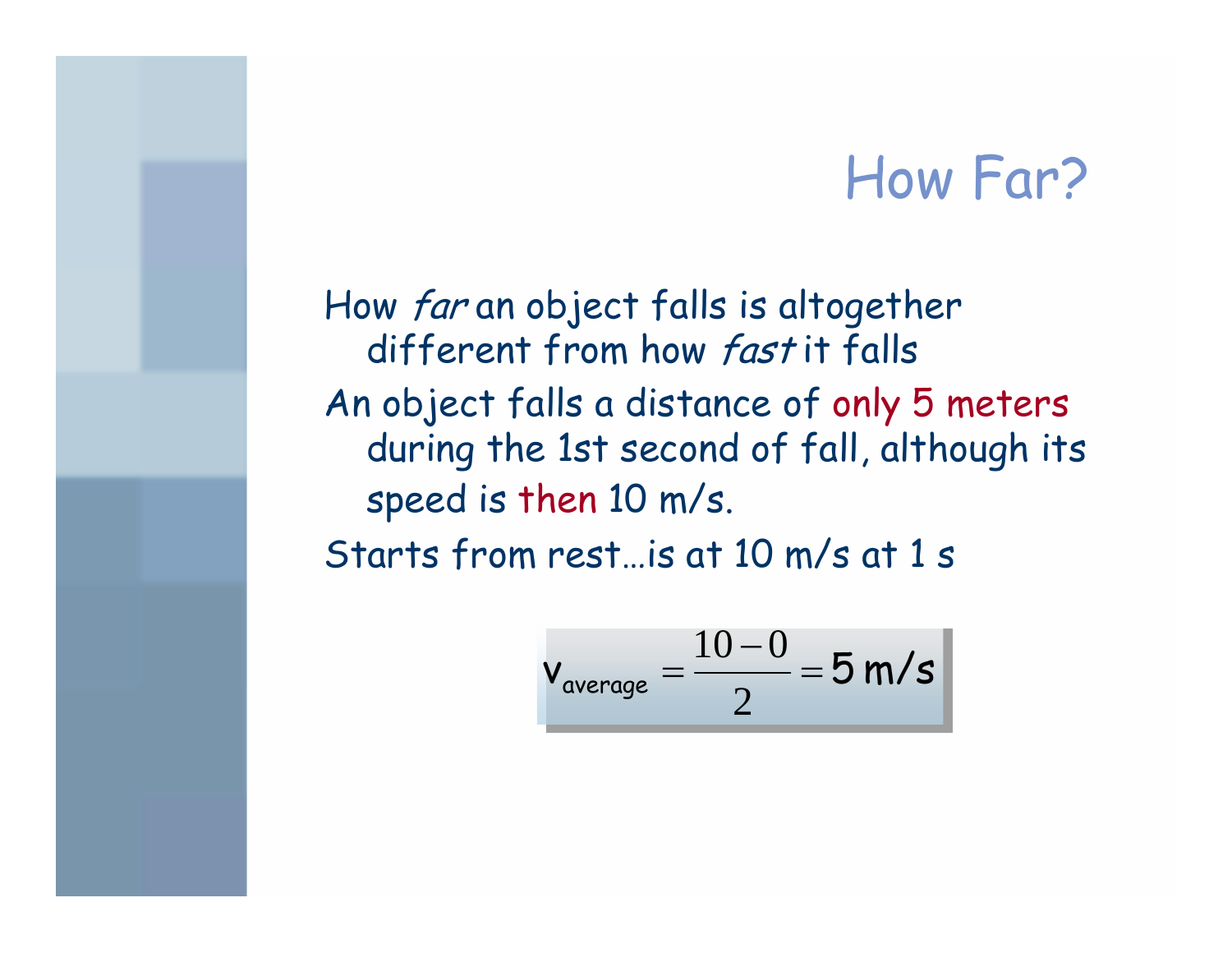# distance traveled =  $\frac{1}{2}$  (acceleration x time x time

distance fallen free fall  

$$
d = \frac{1}{2}gt^2
$$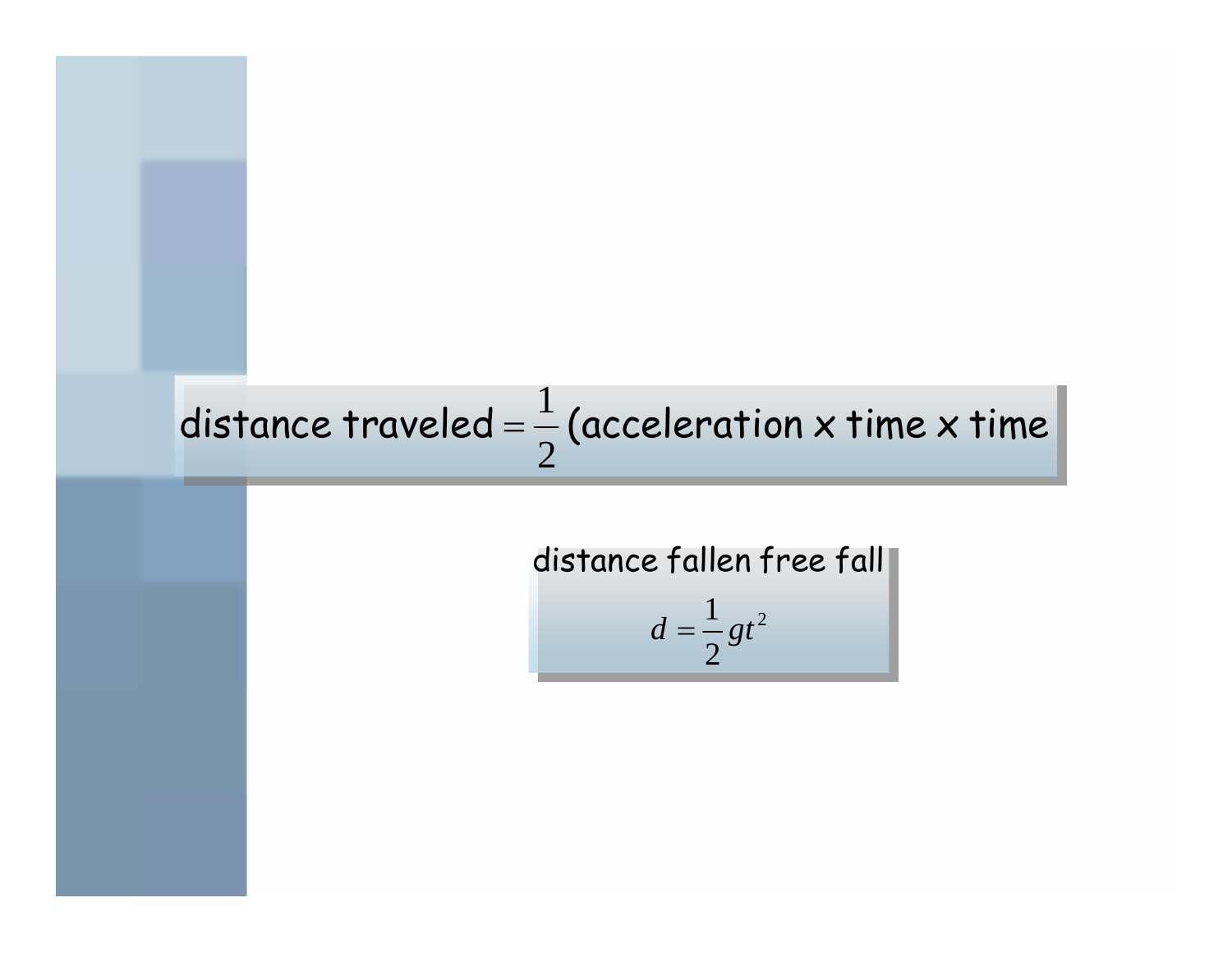### A cat steps off a ledge and drops to the ground in 1/2 secon d.

1. What is its speed on striking the ground?

 $\mathsf{v} = \mathsf{gt} = \mathsf{10} \ \mathsf{m/s^2} \mathsf{\times} \ \mathsf{\%} \ \mathsf{s} = \mathsf{5} \ \mathsf{m/s}.$ 

- 2. What is its average speed during the 1/2 second? 2.5 m/s 20 m/s 5 m/s 2 $\overline{V} = \frac{V_i + V_f}{I} = \frac{U m / S + 5 m / S}{I} =$ + =
- 3. How high is the ledge from the ground?

d = vt = 2.5 m/s × 1/2 s = 1.25 m

d = 1/2 gt $^2$  = 1/2  $\times$  10 m/s $^2$  = (1/2 s) $^2$  = 1/2  $\times$  10 m/s $^2$   $\times$  1/4 s2 = 1.25 m.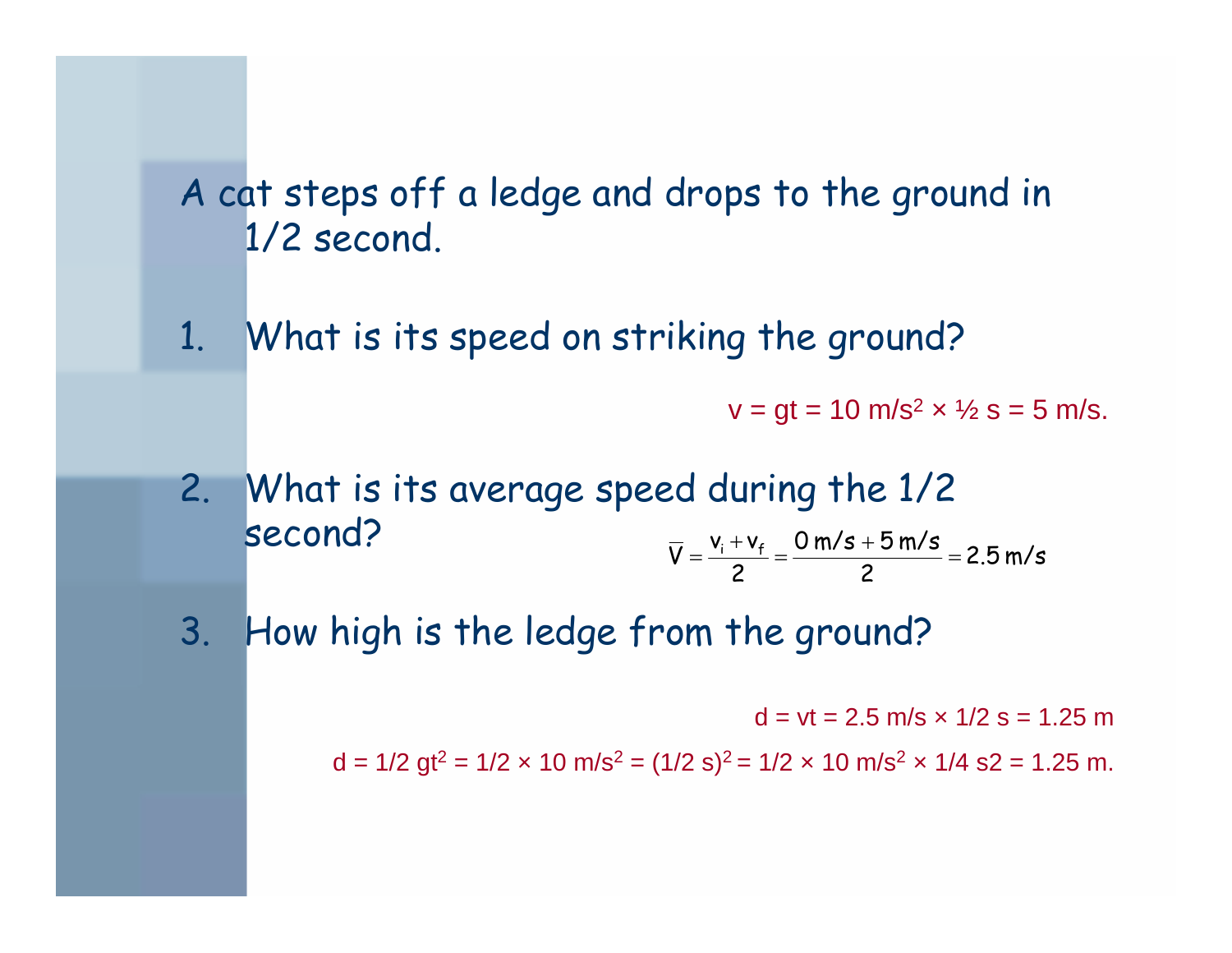### How quickly how fast changes

• how fast ====== speed or velocity  $v = qt$ rate of change of position  $\bullet$ how far ====== distance d =  $\frac{1}{2}$  gt<sup>2</sup> or d = vt  $\bullet$  How quickly how fast changes ==== acceleration rate of a rate rate at which velocity changes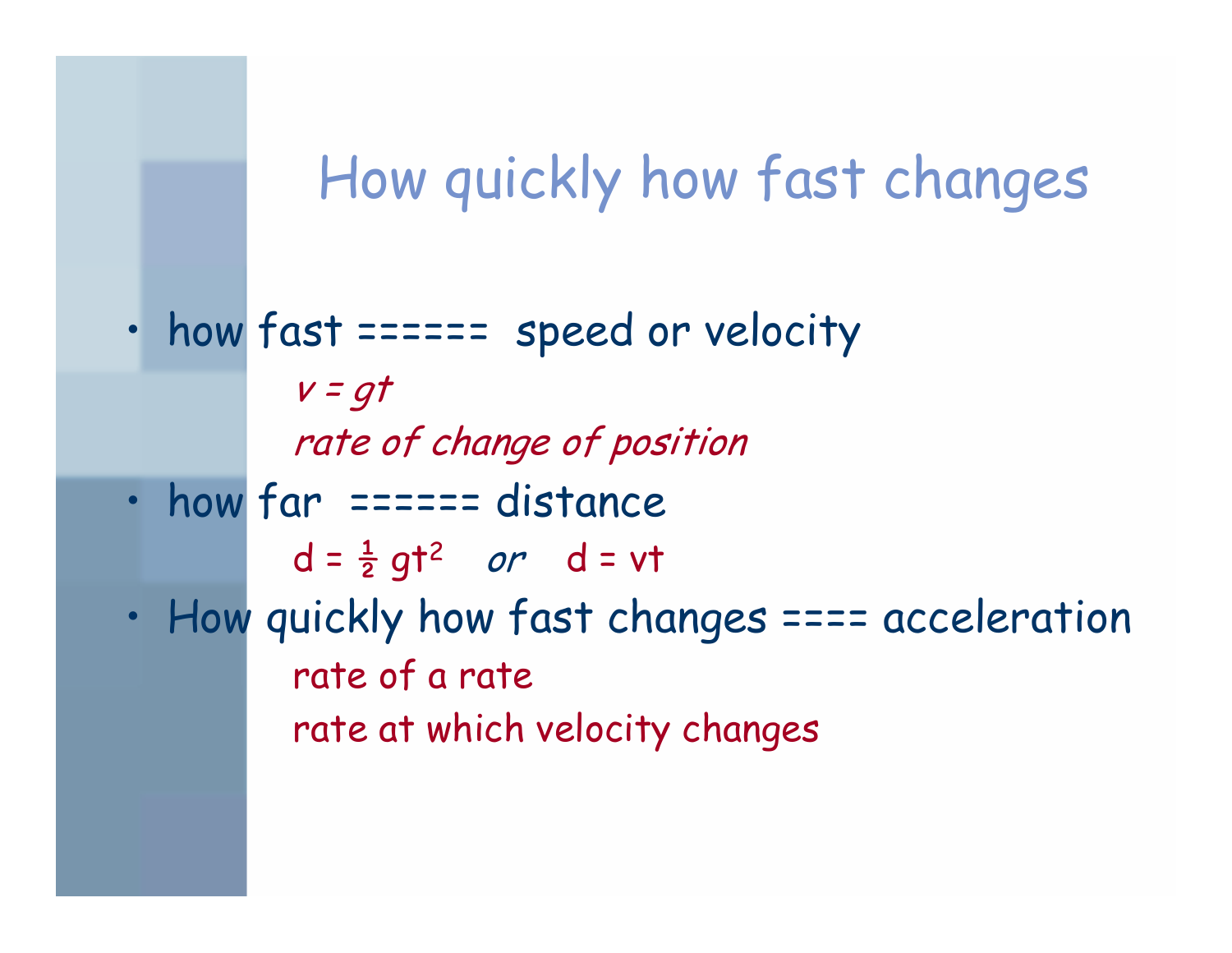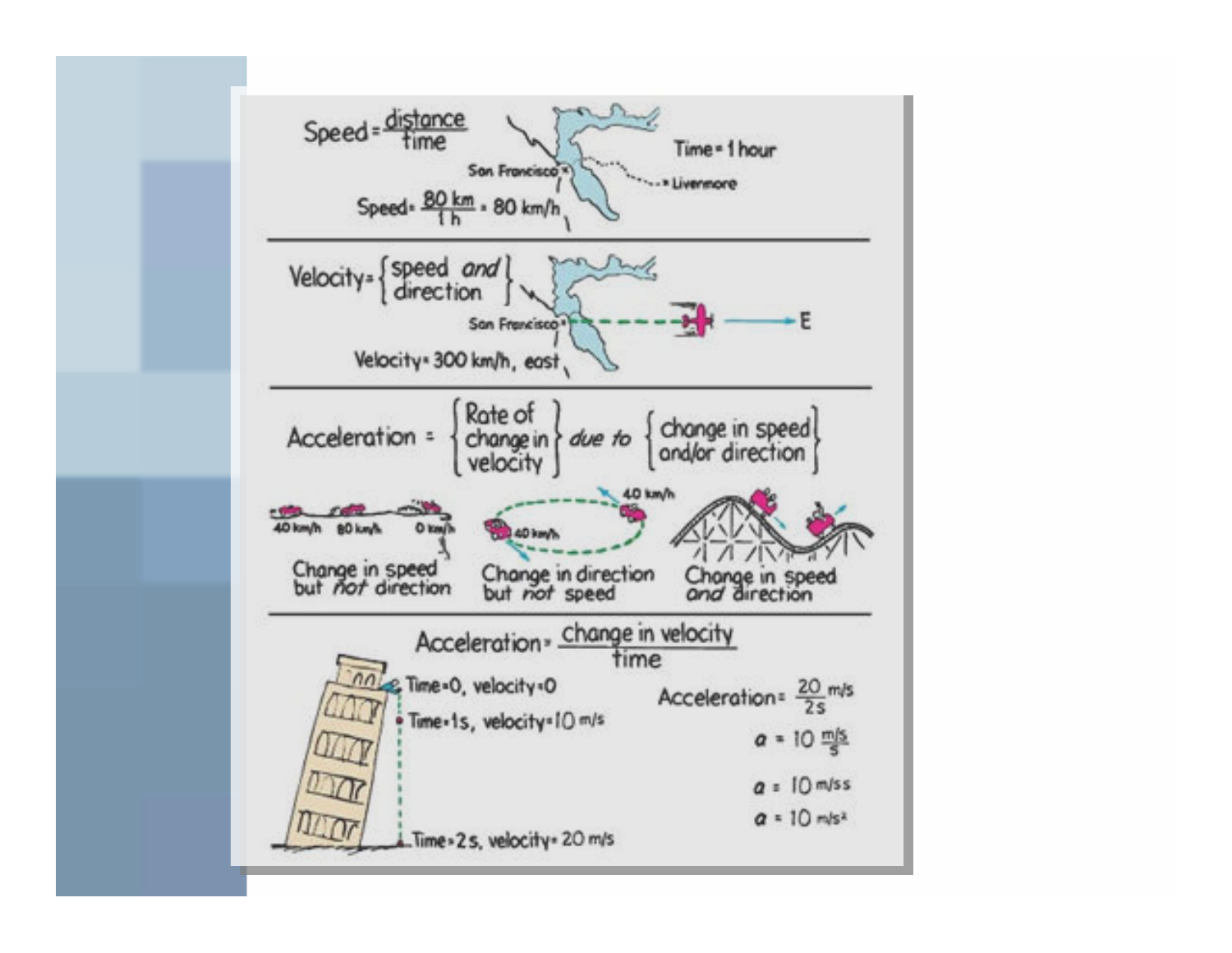## Summary of Terms

 $\bullet$ **Speed**

How fast something moves. The distance traveled p er unit of time.

#### •**Velocity**

The speed of an object and specification of its direction of motion.

#### •**Acceleration**

The rate at which velocity changes with tim e the change in velocity may be in magnitude or direction or both.

#### $\bullet$ **Free fall**

Motio n under the influence o f gravity only.